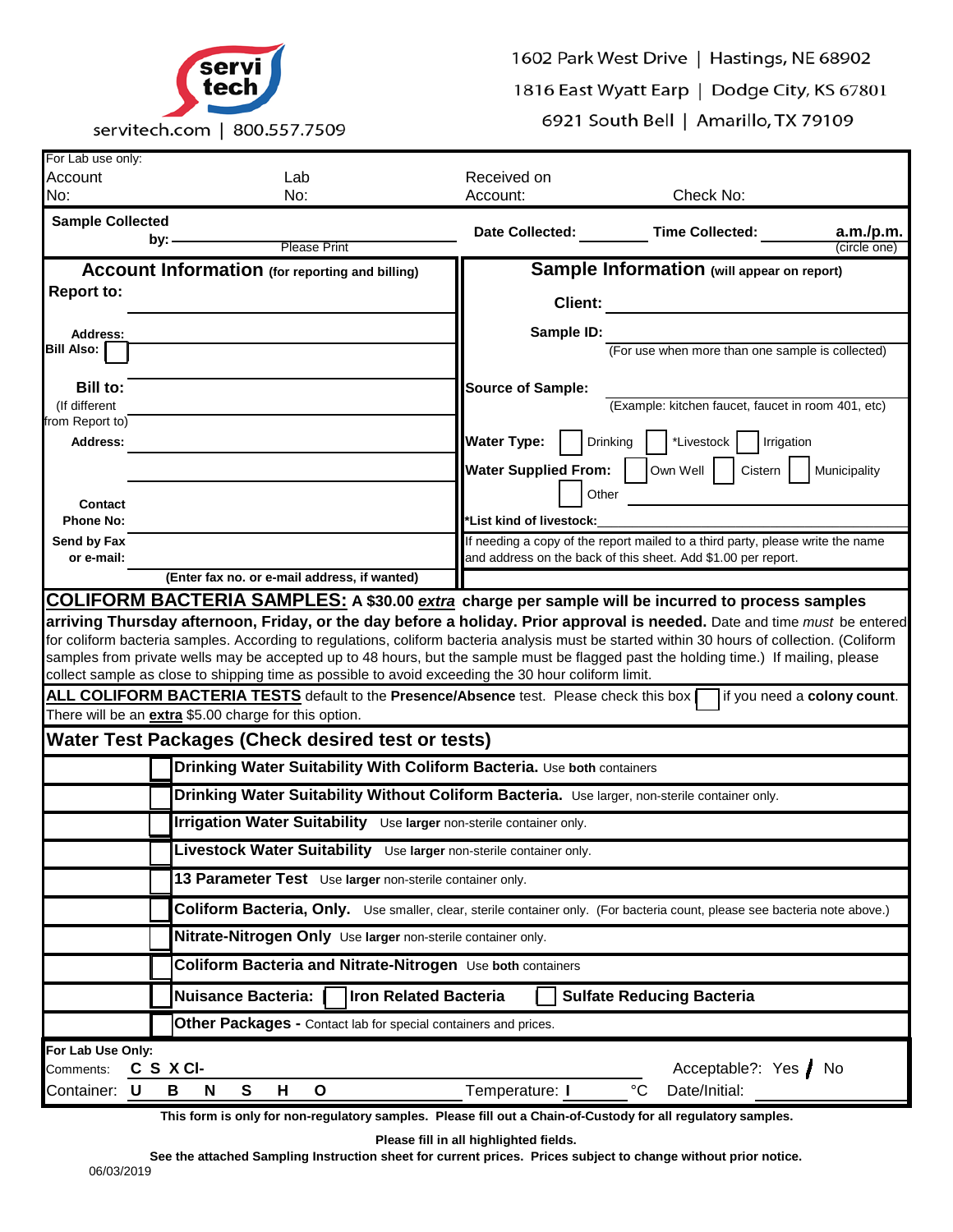

1602 Park West Drive | Hastings, NE 68902 1816 East Wyatt Earp | Dodge City, KS 67801 6921 South Bell | Amarillo, TX 79109

## **1-800-557-7509**

1816 E. Wyatt Earp Blvd 1602 Park West Drive P.O. Box 1397 **PO Box 169** 6921 South Bell Dodge City, KS 67801 Hastings, NE 68902 Amarillo, TX 79109

# **WATER ANALYSIS**

(Using EPA approved procedures)

*Please read sample collection instructions before collecting sample. Complete the information sheet after sample collection. Keep this page for your reference.*

## \_\_\_\_POLICY STATEMENT FOR BACTERIA TESTING\_\_\_\_

In order for **coliform bacteria** results to comply with State Health Department guidelines: *Samples must be analyzed within 30 hours of collection for regulatory samples. Samples from private sources can be analyzed up to 48 hours of collection, but will be flagged to indicate that the samples were analyzed past the regulatory holding time*. The shorter time elapsed between collection and analysis of the sample, the more reliable the results. Samples needed for regulatory compliance must be shipped chilled. (The reliability of the results will be improved if shipped with blue ice in an insulated container.)

**Only samples collected in pressure-sterilized containers with Sodium Thiosulfate preservative (either in powder or pellet form) supplied by Servi-Tech Laboratories will be analyzed for coliform bacteria. There is no charge for containers supplied by the lab.**

#### **\_\_\_\_\_\_\_\_\_\_\_\_\_\_COLLECTING SAMPLES FOR DRINKING WATER ANALYSES \_\_\_\_\_\_\_\_\_\_\_\_\_**

#### *How to take a water sample*

- 1. **For all analyses,** wash hands with soap and water before collecting sample. Let cold tap run at full force for at least 3 to 5 minutes to clear the line.
- 2. **For bacteria analysis**
	- a. **Avoid** collecting samples from outside sill-cock, frost-free hydrants, taps with aerators or charcoal filter attachments, or hot water faucets.
	- b. **Disinfect** the faucet by applying heat or dipping in a bleach solution (1 part water to 1 part bleach). **Do not** use heat on plastic or soldered screens. Let the tap run for 3 to 5 minutes to flush any residual chlorine from the line.
	- c. Completely remove the seal from the container with this orange "STERILE" label and carefully open the lid. **Do not** touch the inside of the container or the lid. **Do not** lay the lid down.
	- d. Slow the flow of water to a stream free of bubbles and take the sample without turning the faucet on and off.
	- e. Slowly fill the container with water to the fill line or no higher than the shoulder of the bottle. **Do not** rinse the powder or pellet (whichever is present) out of the container. **Do not splash or allow the container to overflow**. Replace the lid.
- 3. Fill the non-sterile container(s) if testing for other parameters.